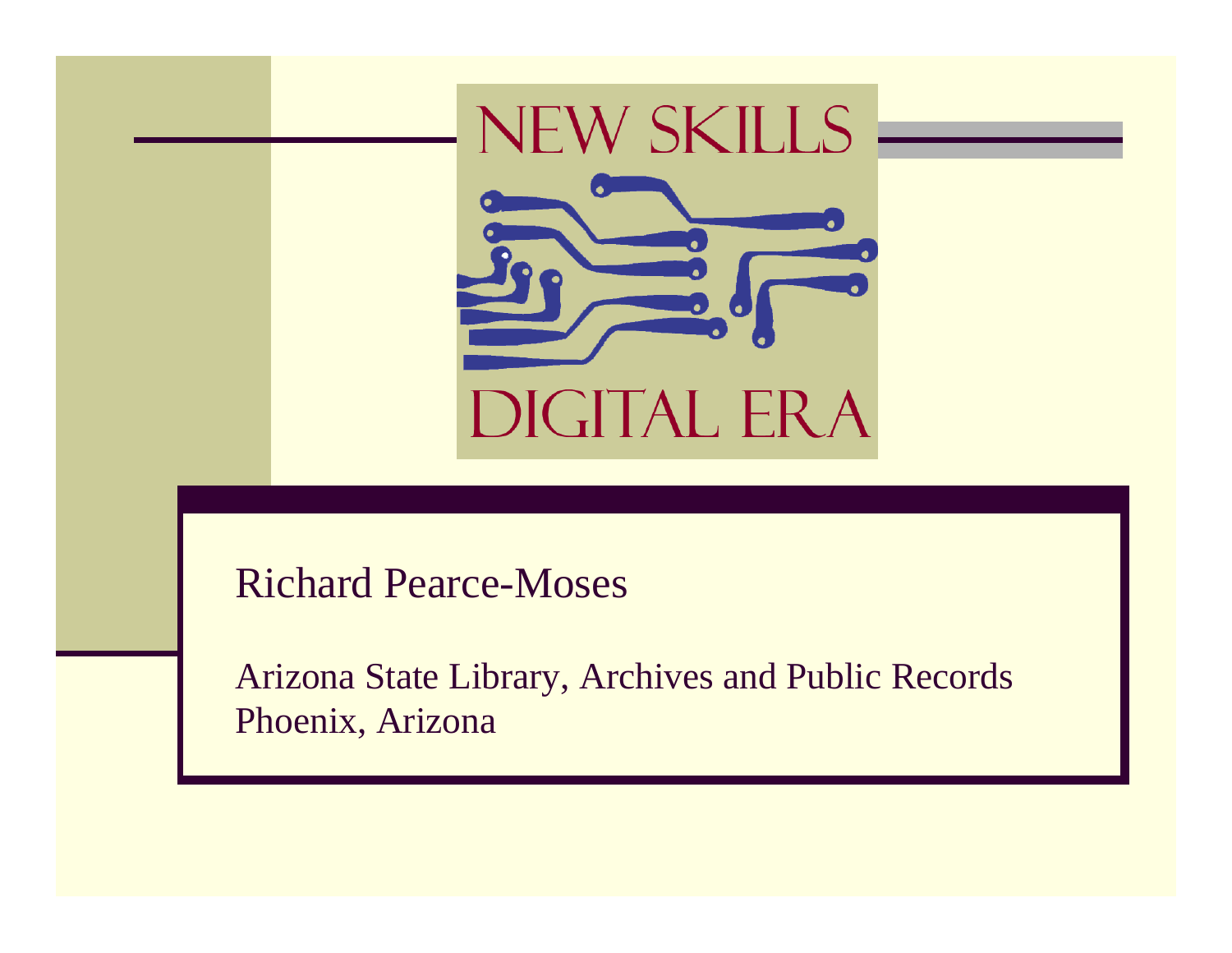

- Shift in the fundamental nature of records and publication
- □ Explosive growth in quantity of materials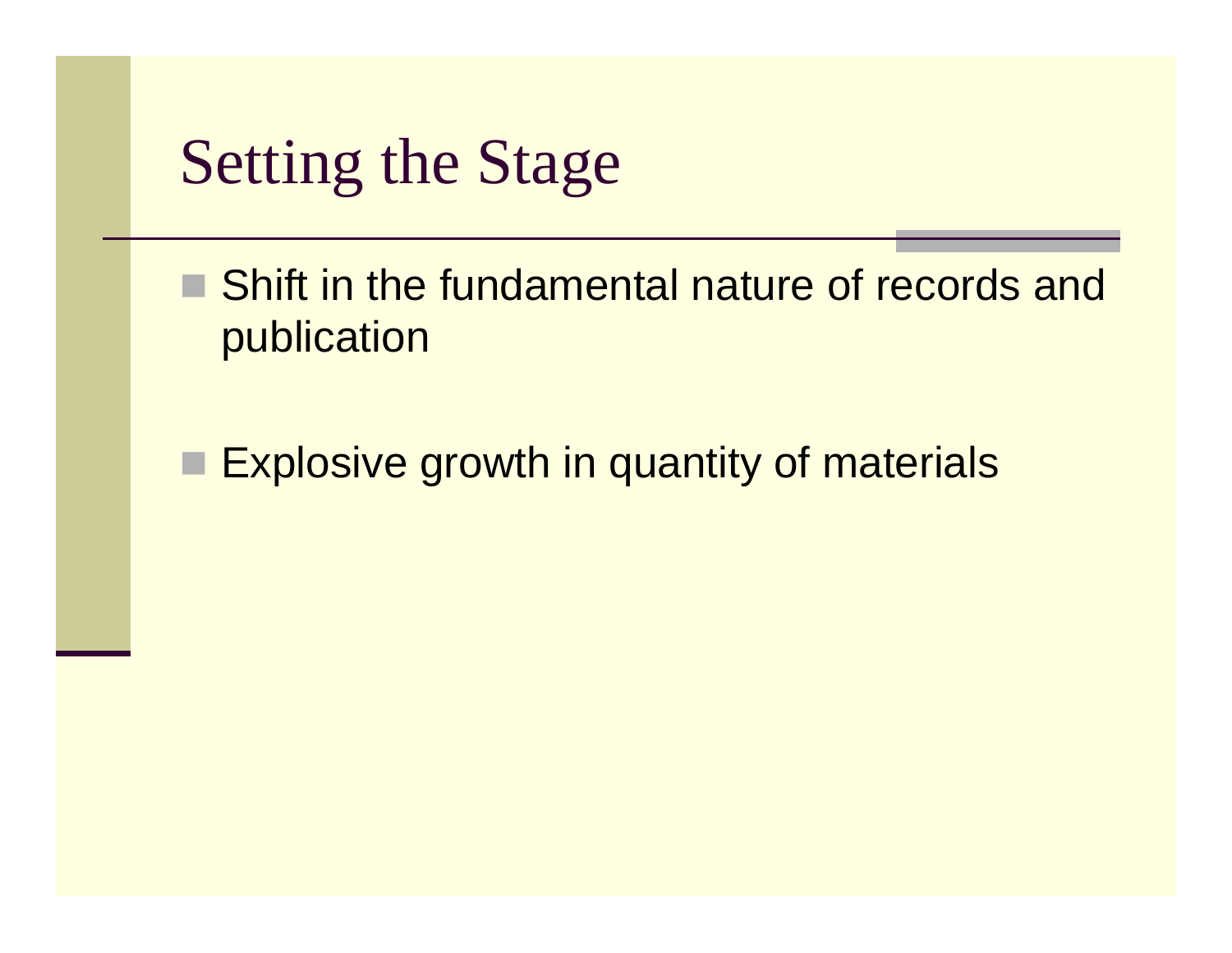#### Presidential Initiative

#### My concern

- Slow response from the professions
- We can't wait, or records will be lost
- **If we don't step up to the plate, others will**

#### **Ny response**

- Keynotes at Southwest Archivists, Inter-Mountain Archivists, American Archivists
- Columns in *Archival Outlook*
- Papers at http://rpm.lib.az.us/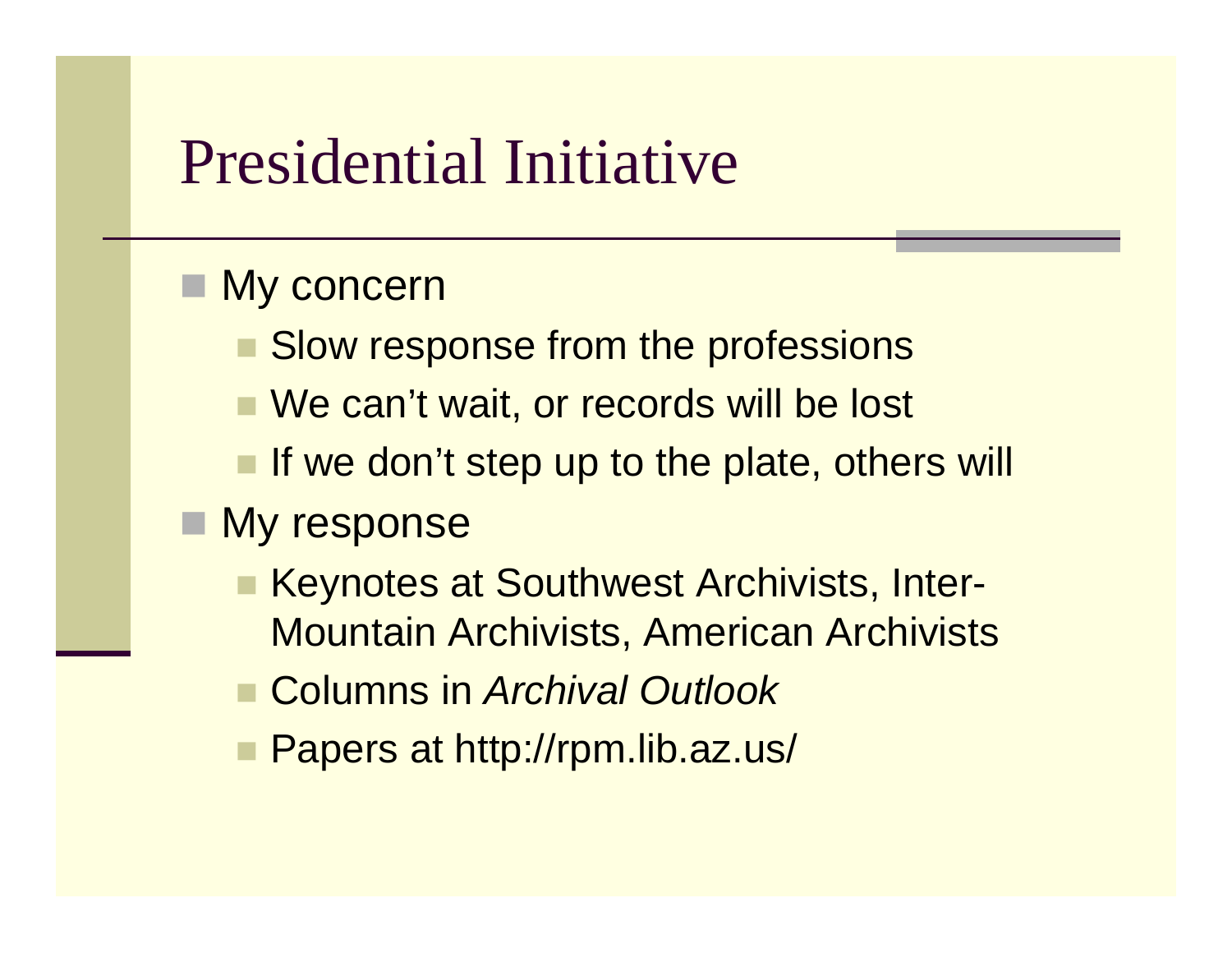# The Colloquium

- To identify practical, technical skills needed to work as easily with electrons as with paper.
- Sixty librarians, archivists, records managers
- Opening keynotes by Margaret Hedstrom, University of Michigan, and Stuart McKee, **Microsoft**
- Eleven case studies
- Small-group discussions, with reporters
- **Blogged by Geof Huth**
- **Extensive comments by Peter Wilkerson**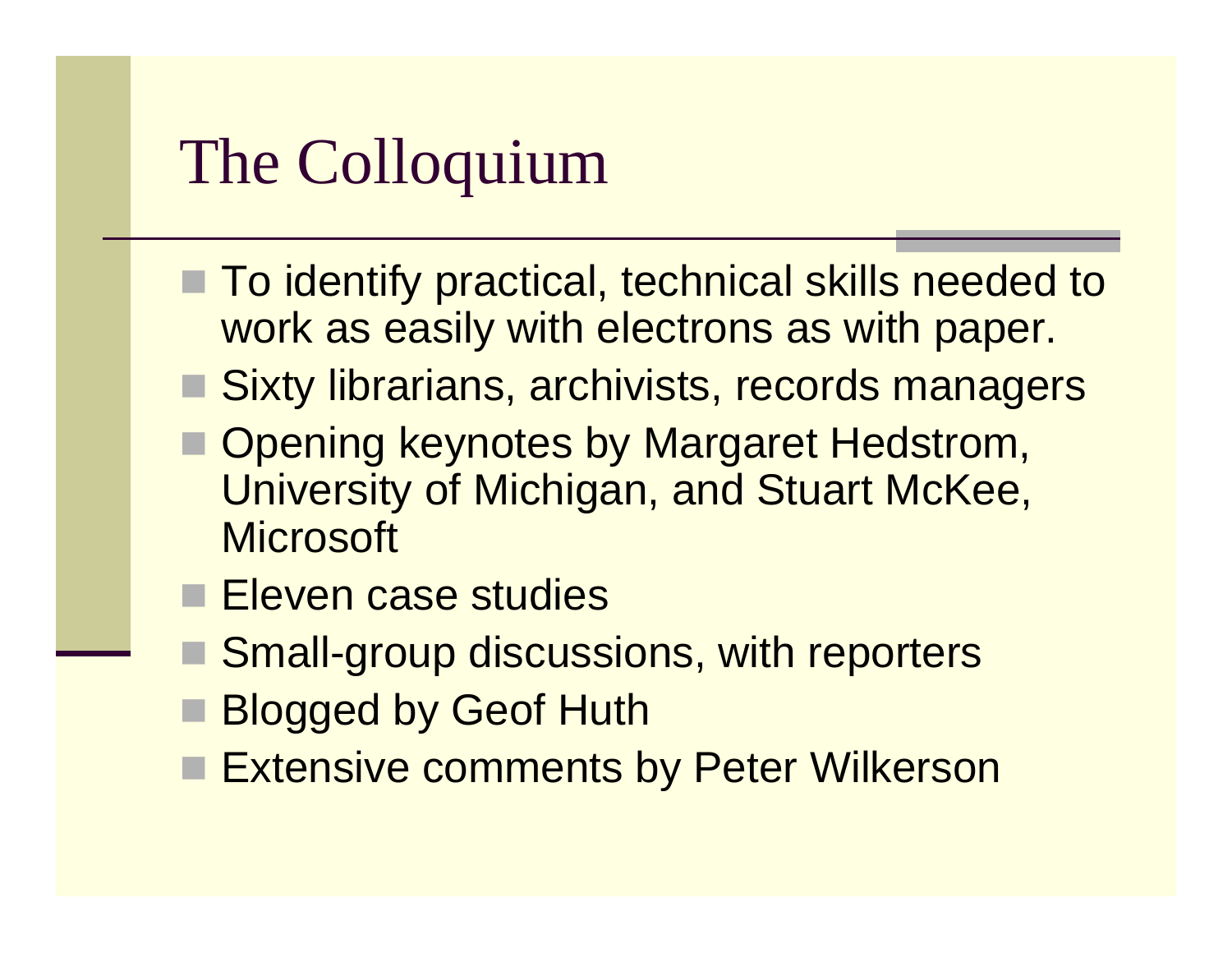

■ Allen Weinstein Archivist of the United States

■ David McMillen Assistant to the Archivist and co-convener

 GladysAnn Wells Director and State LibrarianArizona State Library and Archives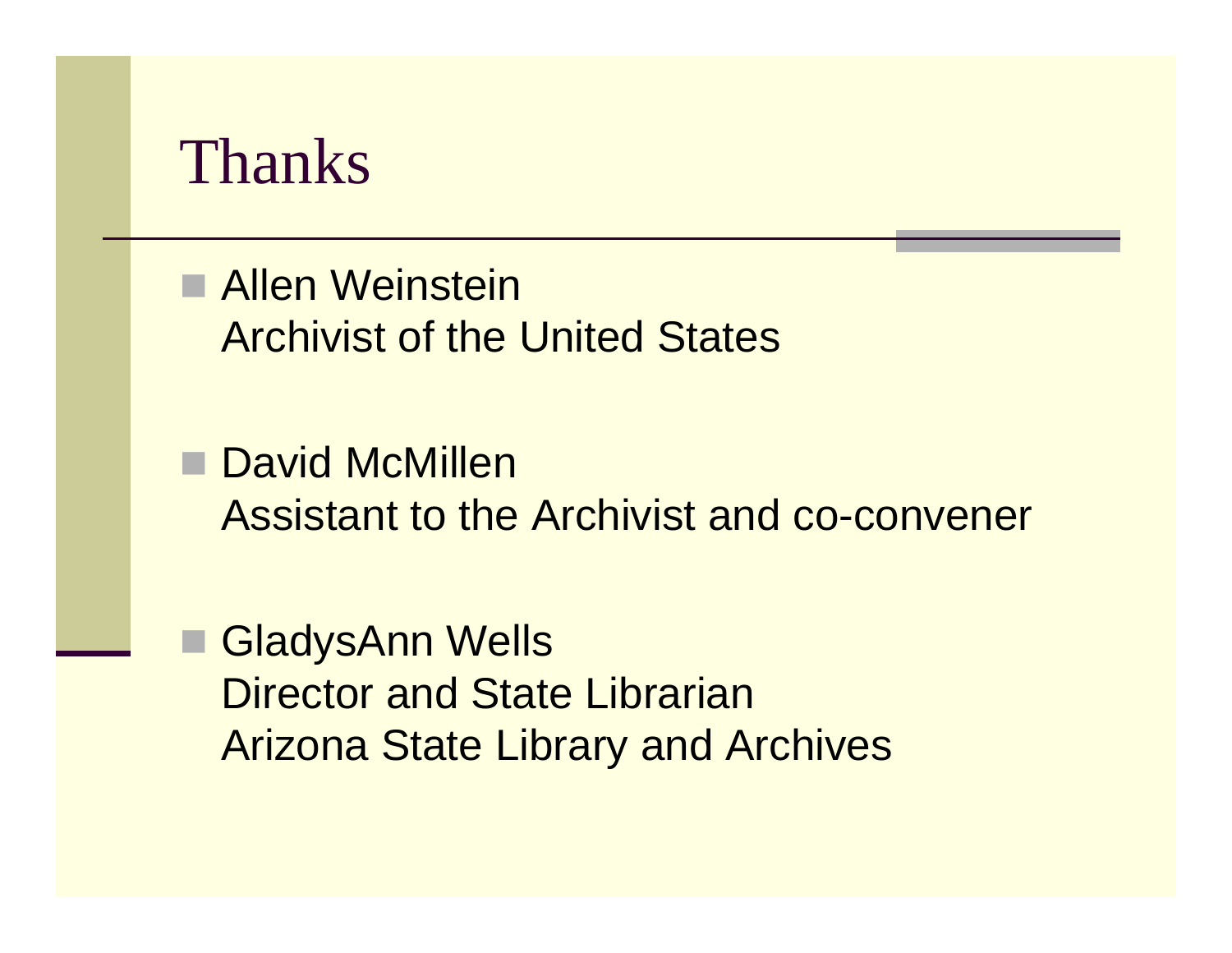#### **Proceedings**

■ With Susan Davis University of Maryland

■ Finding organized into three major sections

- Knowledge
- $\blacksquare$  Technical skills
- Soft skills
- $\Box$  Although categorized, skills often used in many different areas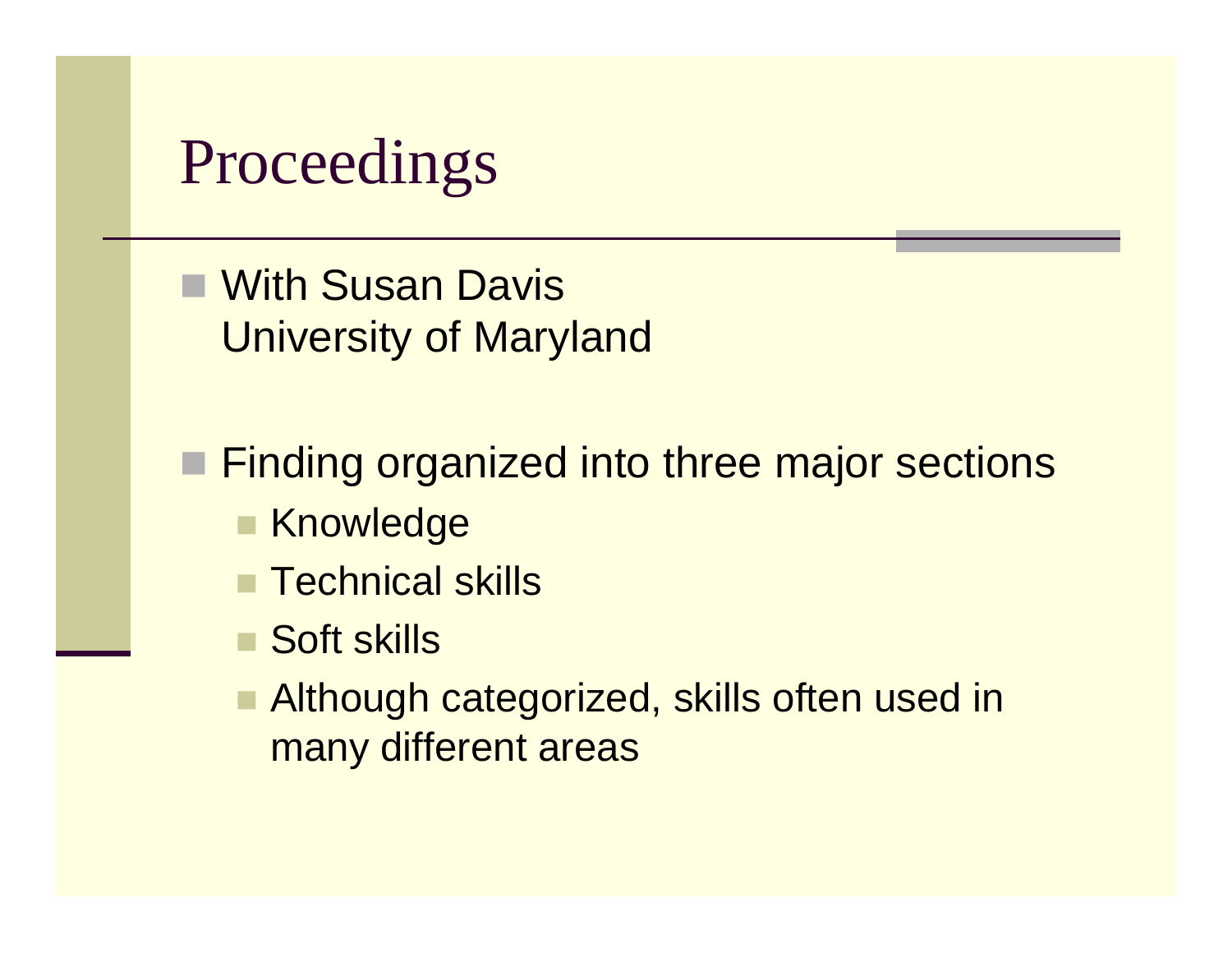#### Basic observations

- "New Skills" is a misnomer
	- **Fails to recognize the contribution of pioneers**
- What do we call ourselves? ■ "Information Professionals"
- Curation v. Preservation
- Knowledge versus skills
	- Craftsmanship ~ Carefully executed practice coupled with experience and knowledge to create an elegant product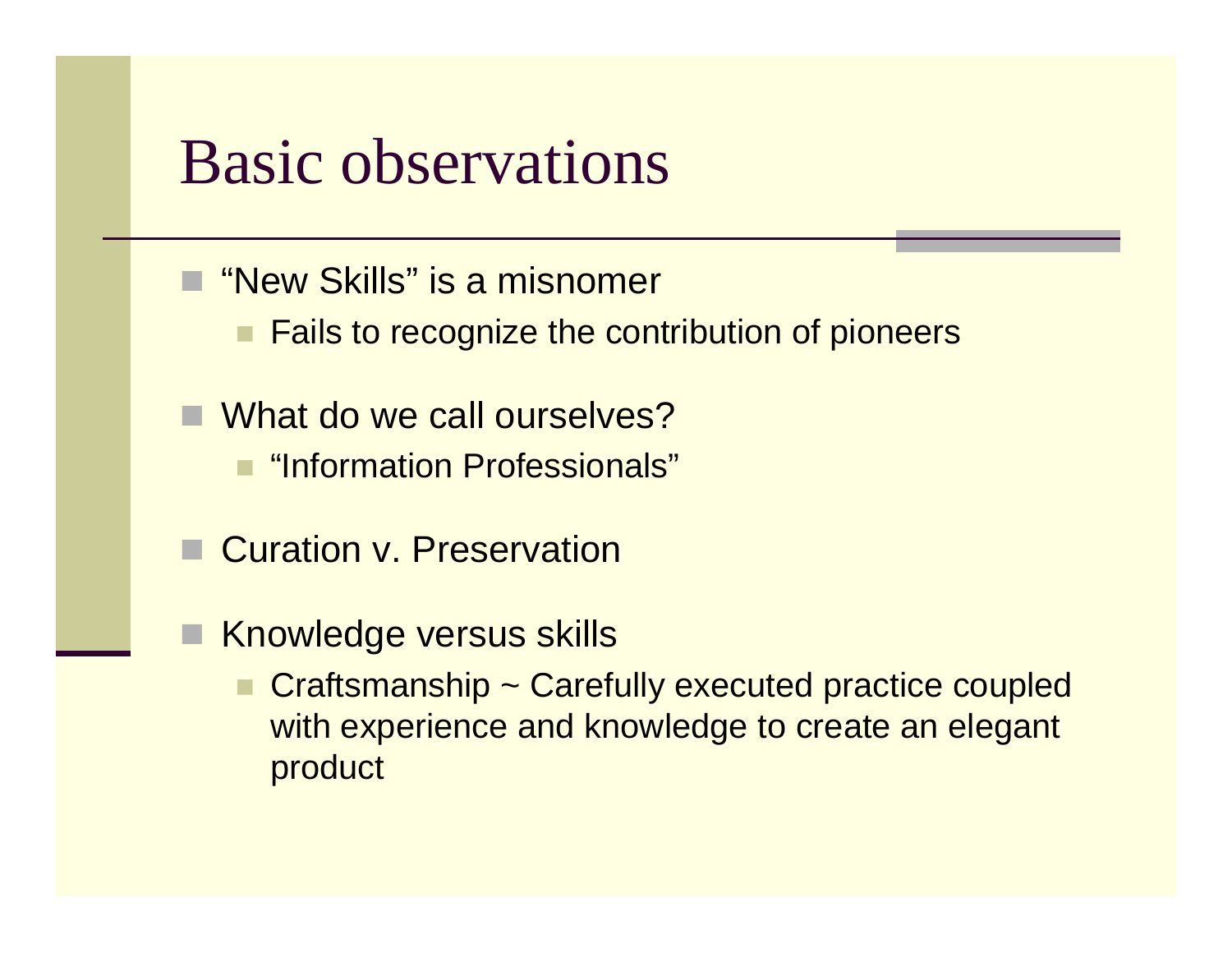Knowledge  $\sim$ Information Ecosystem

- Information architecture
- **Standards**
- **Den Archival Information System**
- Trend spotting
- **Ethnography and anthropology**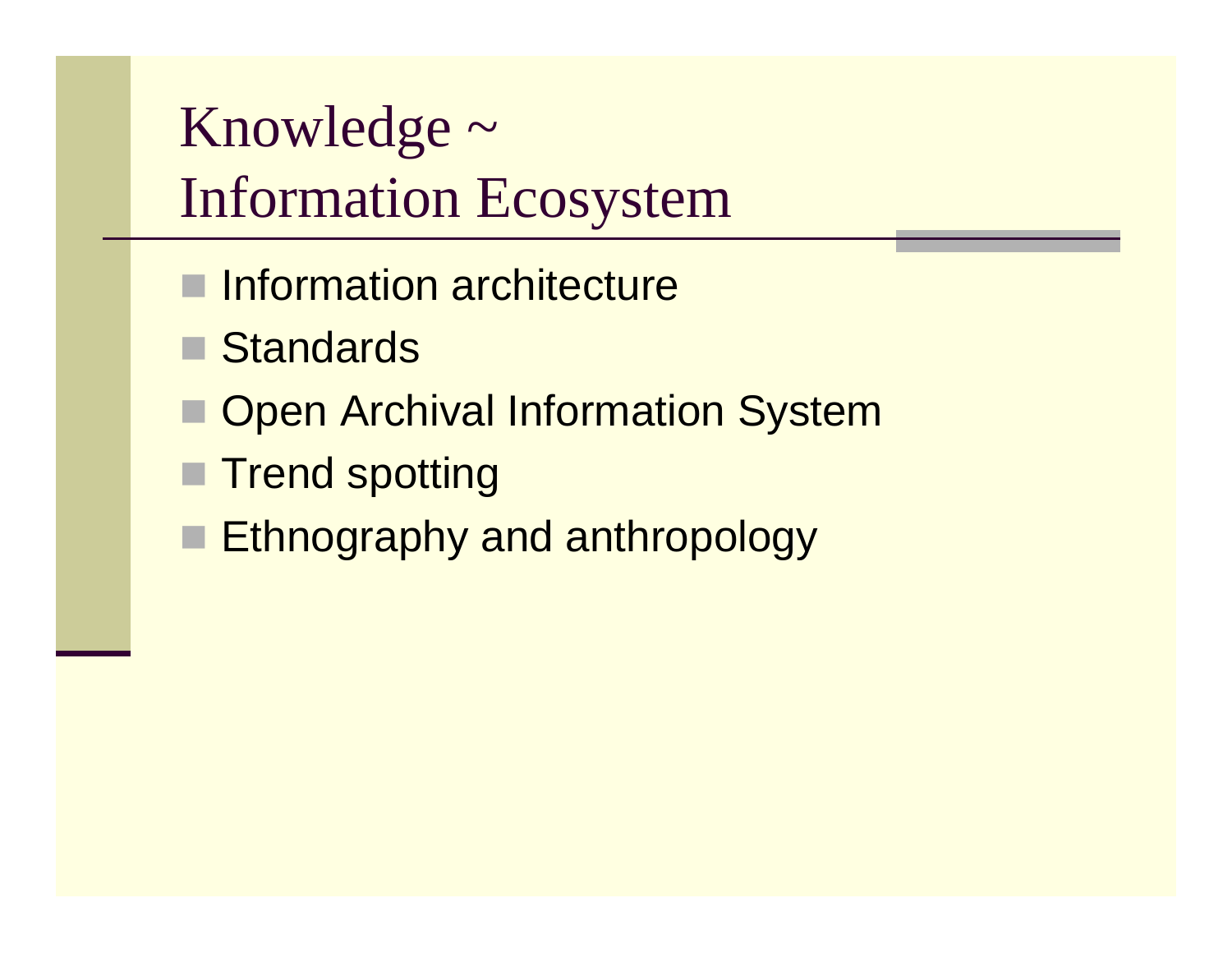Knowledge  $\sim$ Information Studies

- What is a record?
- How do publications and records differ?
- $\blacksquare$  How are the fundamental principles of the disciplines transformed in virtual space?
	- **Classification or original order**
	- **Provenance**
	- **Authenticity**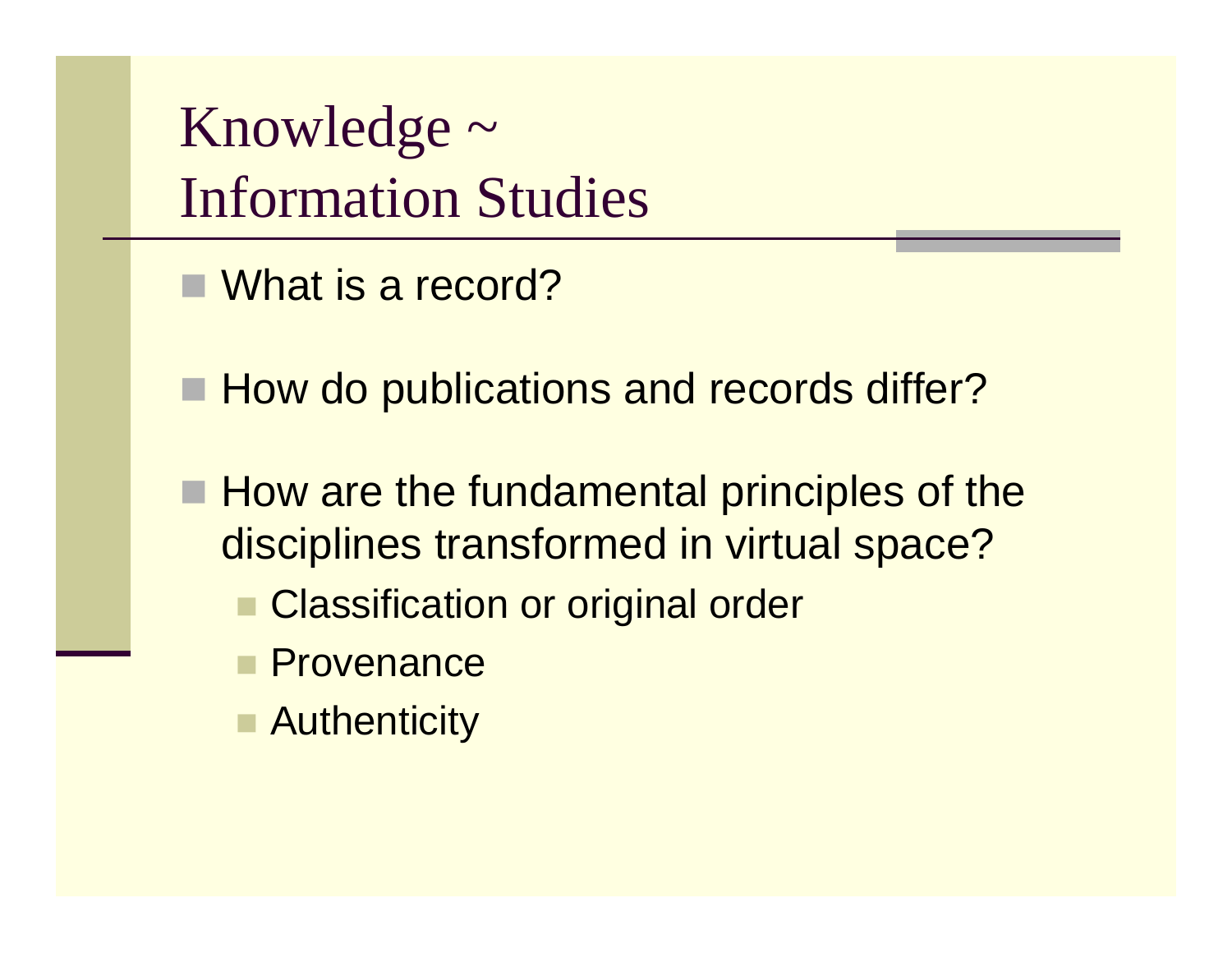Knowledge  $\sim$ Documentary Forms

- The affordances of digital information
- **Forms of digital information** 
	- Text, numbers, still and moving images
	- **Databases**
	- **Encoding** 
		- Binary, ASCII, Unicode
		- Vector v. raster graphics
		- Markup languages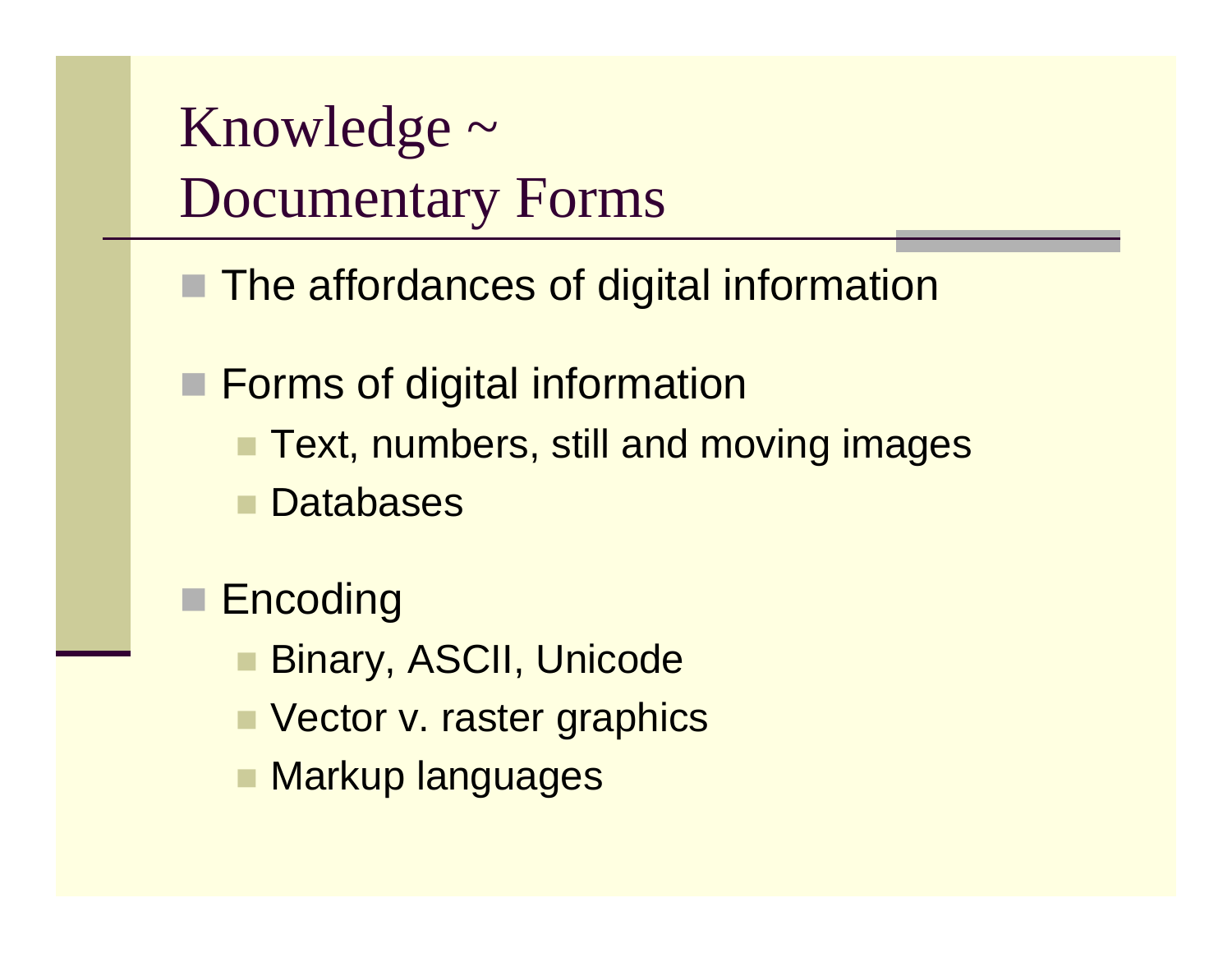#### Management Skills General administrative skills

- Budgeting
- Contracting
- **Planning**
- **Policy development**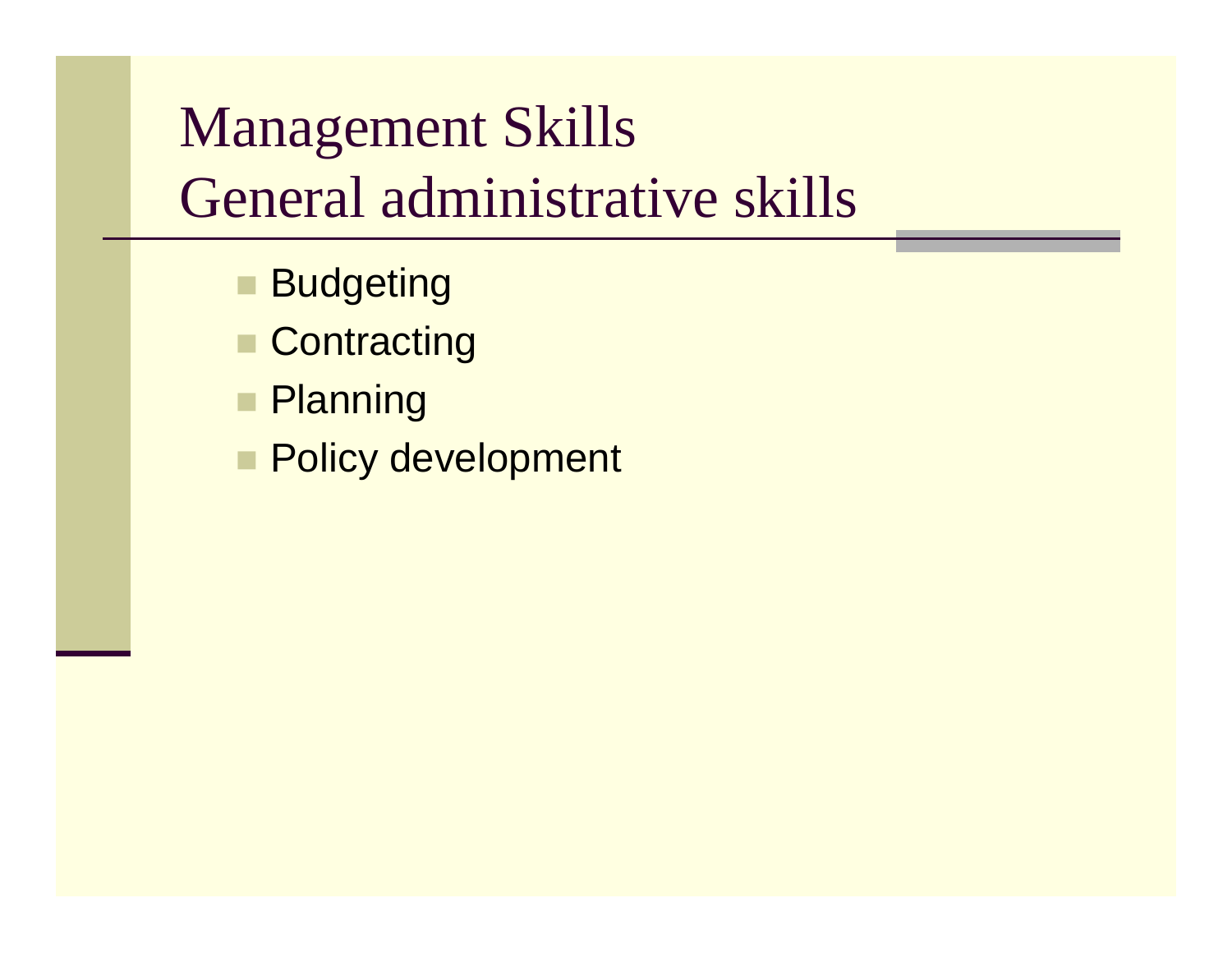Management Skills Evaluation

- Cost-benefit analysis
- **Performance audits**
- Qualitative and quantitative analysis
- **Quality assurance**
- Risk analysis and risk management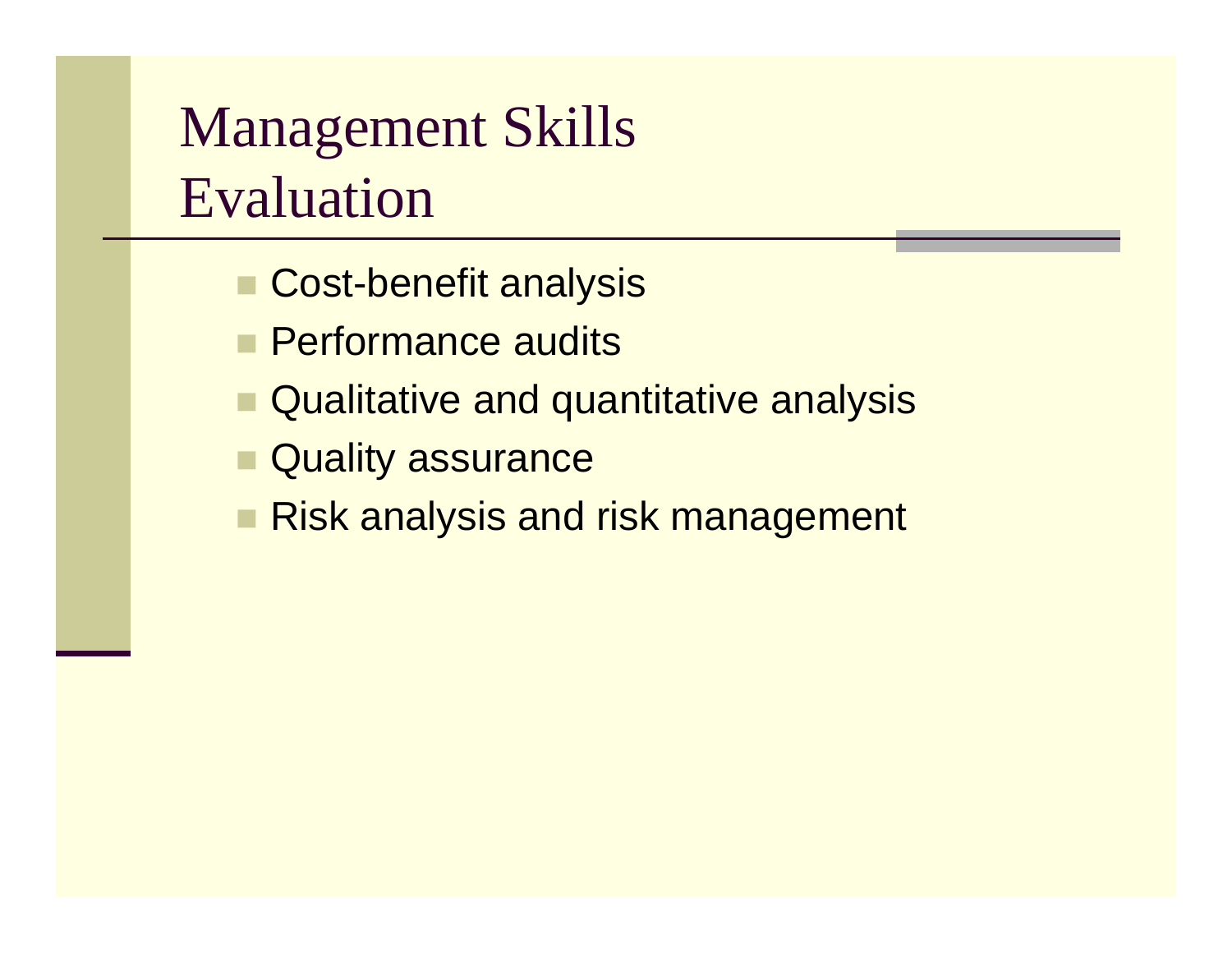#### Management Skills Process

- **Business process reengineering**
- Managing expectations
- **Project management**
- Scheduling
- $\blacksquare$  Training
- Workflows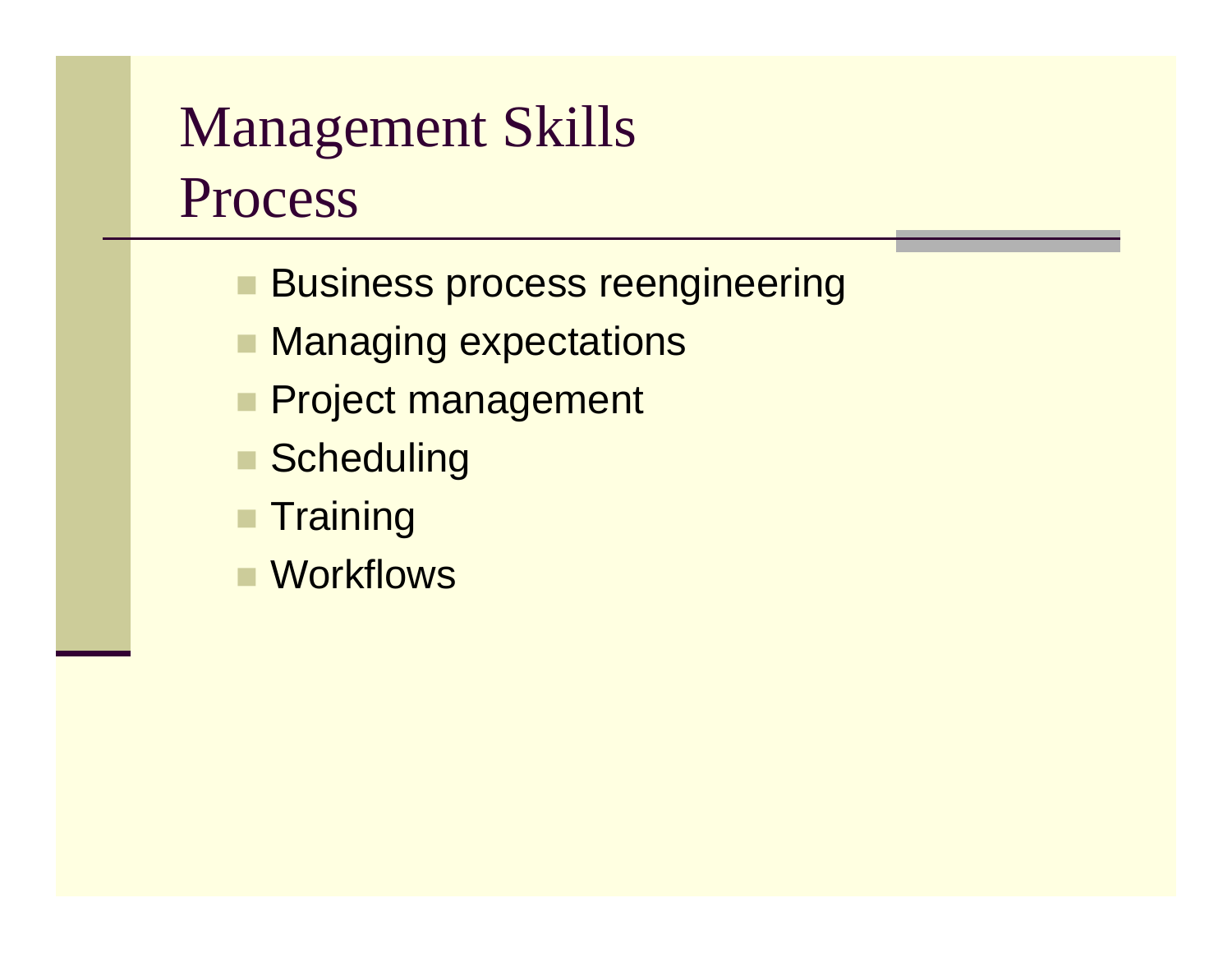#### Technical Skills Records Management

- **Recordkeeping systems** 
	- Content management systems
	- Document management systems
	- $\blacksquare$  Imaging systems
- **Systems analysis**
- Systems design
- Modeling and prototyping
- Classification and metadata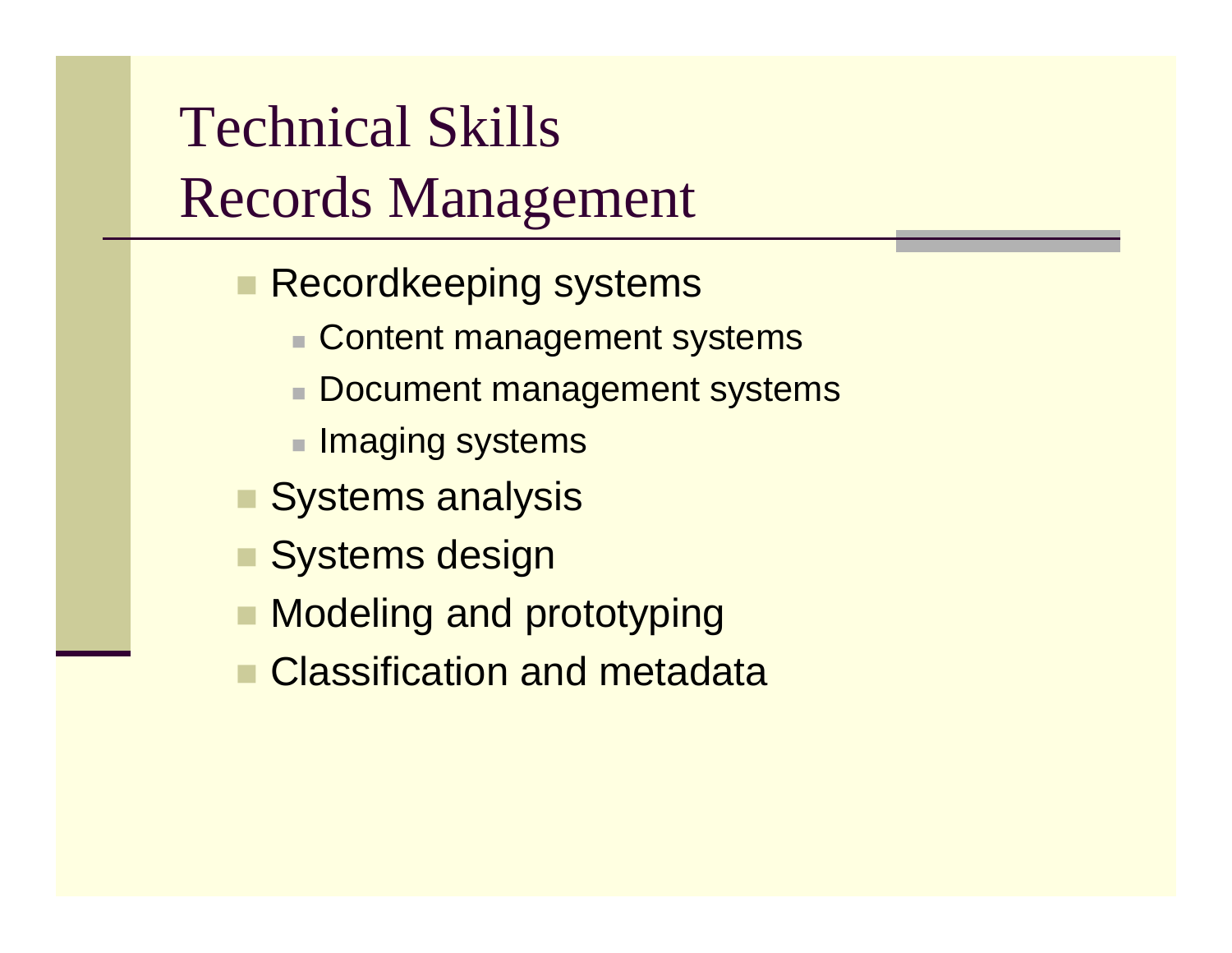### Technical Skills Selection and Appraisal

- Macro appraisal
- Functional analysis
- Computer-assisted appraisal
	- **Example 2 Artificial intelligence tools**
	- Natural language processing tools
- Surveying records in electronic recordkeeping systems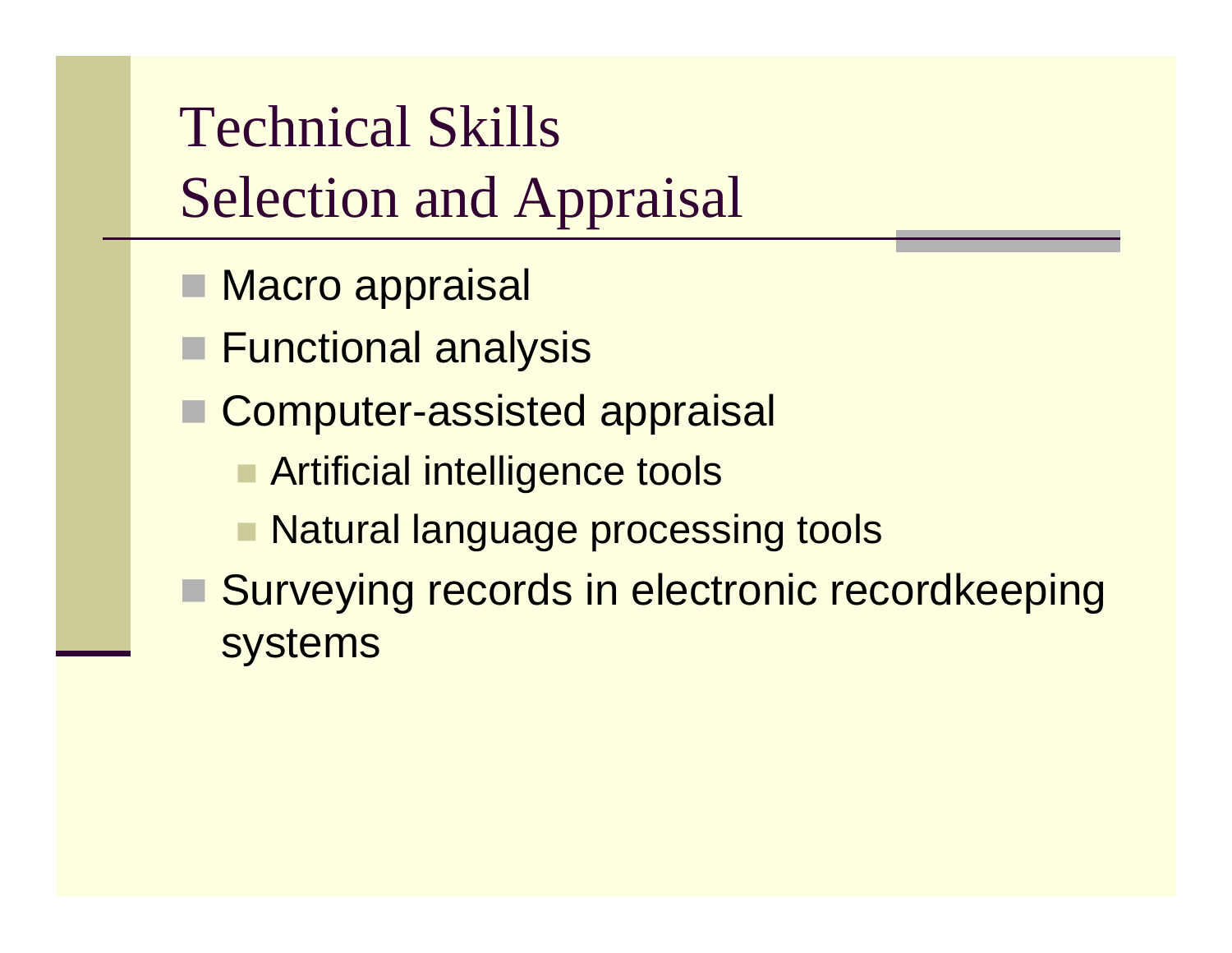Technical Skills Acquisition

- **Digitization**
- File transfer
- Validation
- **Middleware**
- **Harvesting software** 
	- Web harvesting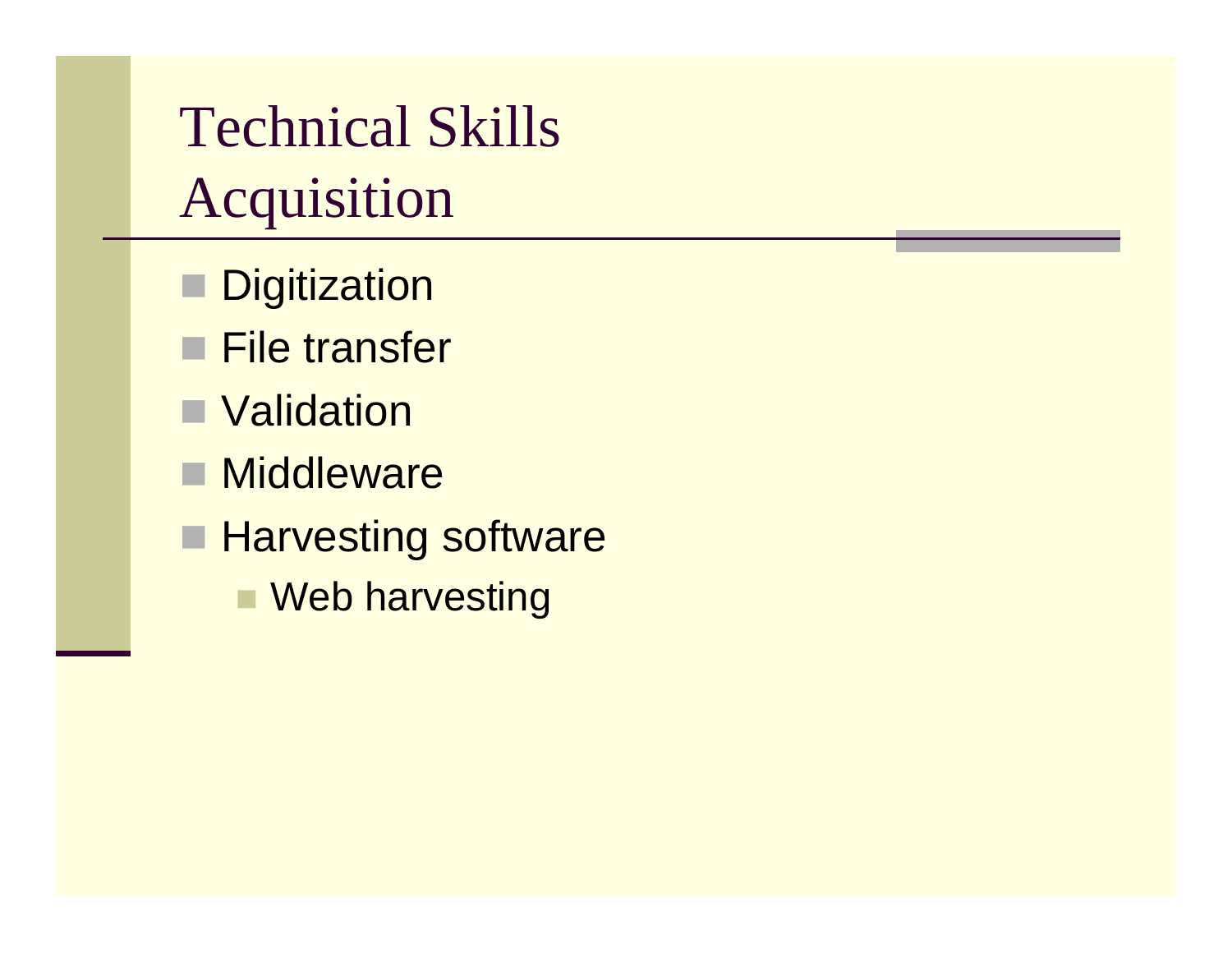#### Technical Skills Processing

- Arrangement
	- SQL queries rather than physical order
	- **Description** 
		- EAD, MARC
		- Automated processing techniques
- **Storage** 
	- Encapsulated objects
	- **Backups**
	- Distributed, redundant storage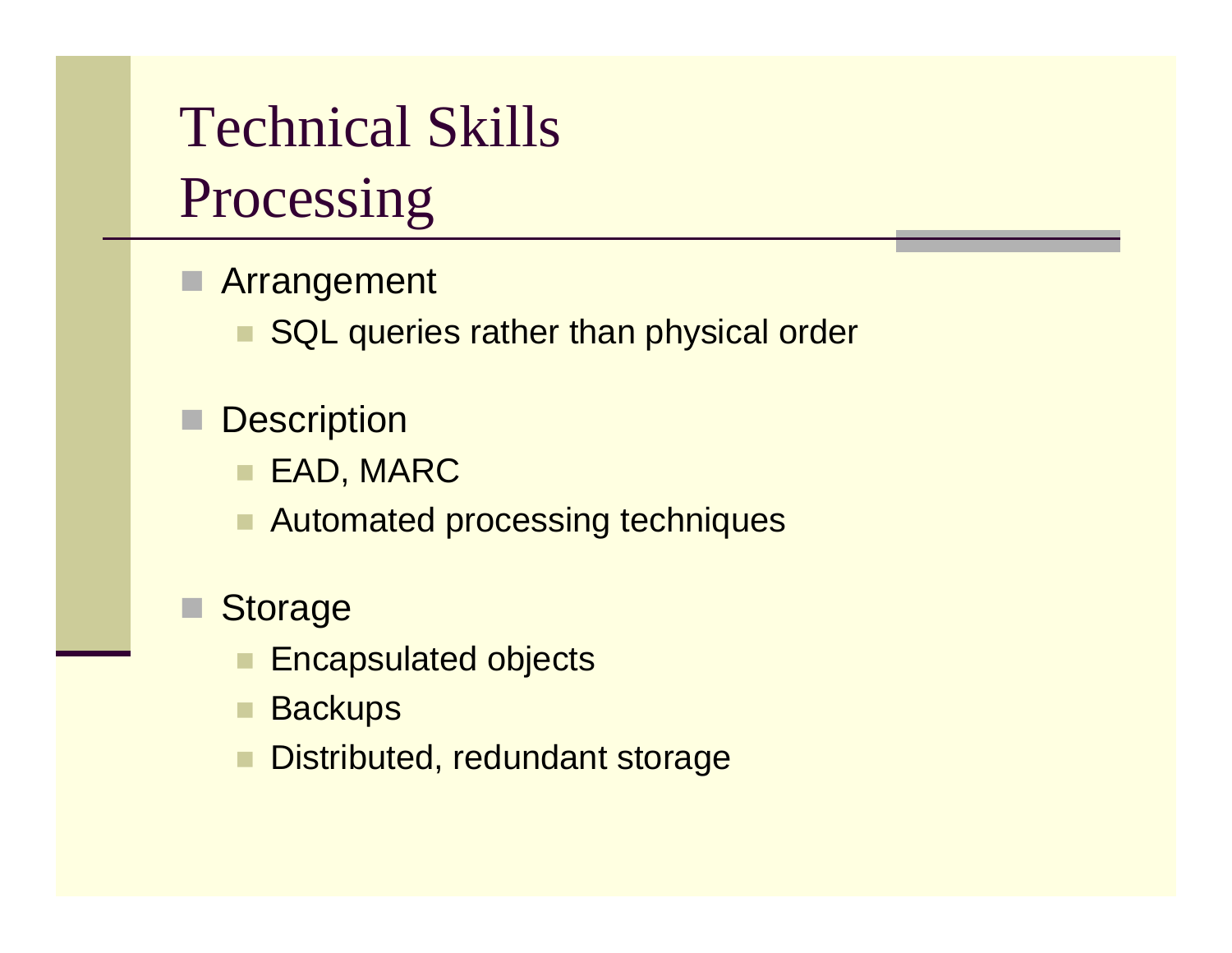Technical Skills ~Preservation

- Media refreshing, format migration
- **Preserving authenticity**
- Hash values and digital signatures
- Verified backups
- **Disaster and business continuity plans**
- **Network and data center security**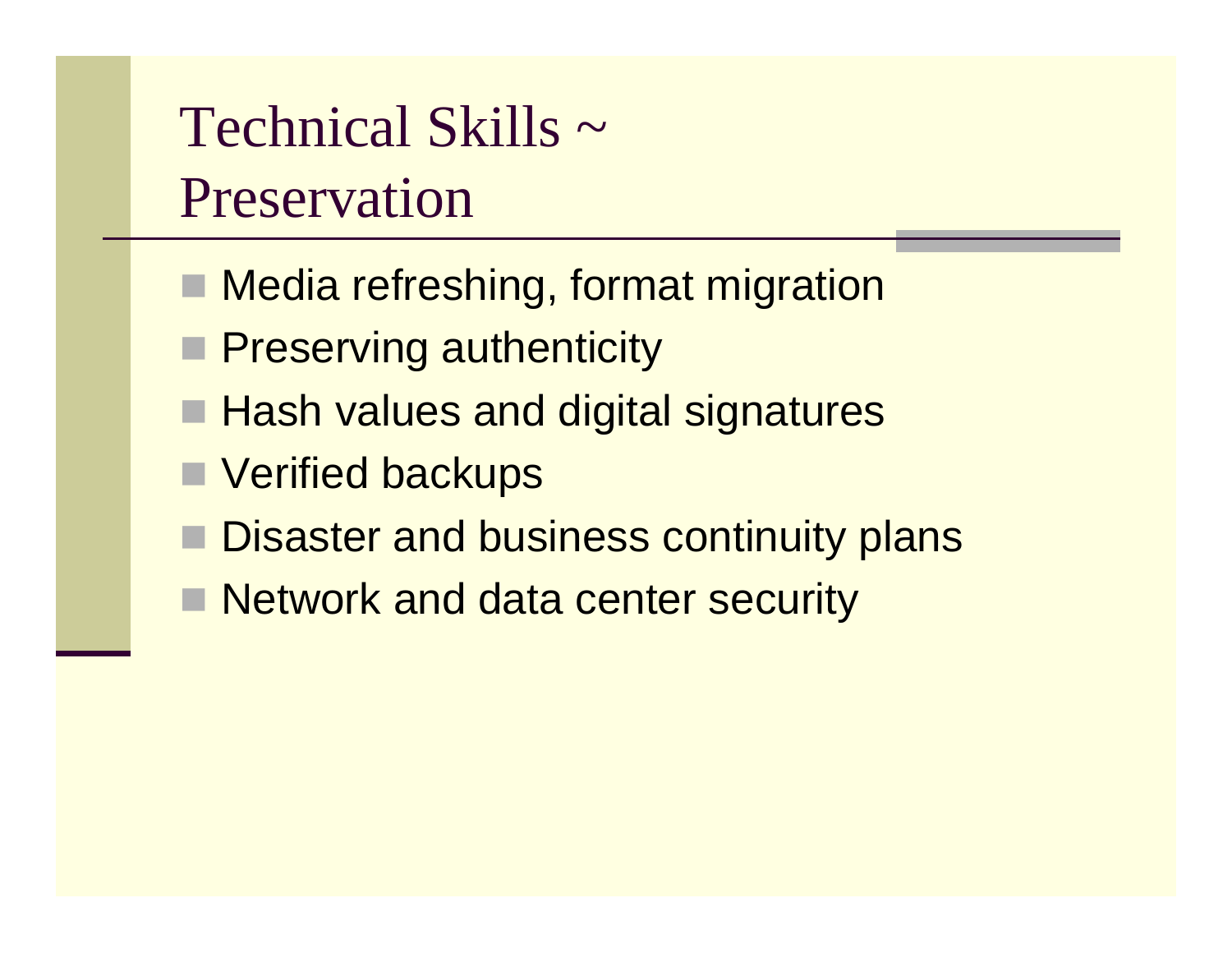Technical Skills ~ Reference and Access

Discovery in a disintermediated environment

■ Importance (and benefits) of the Web ■ Web markup and design

**User interface design** 

■ Embracing Web 2.0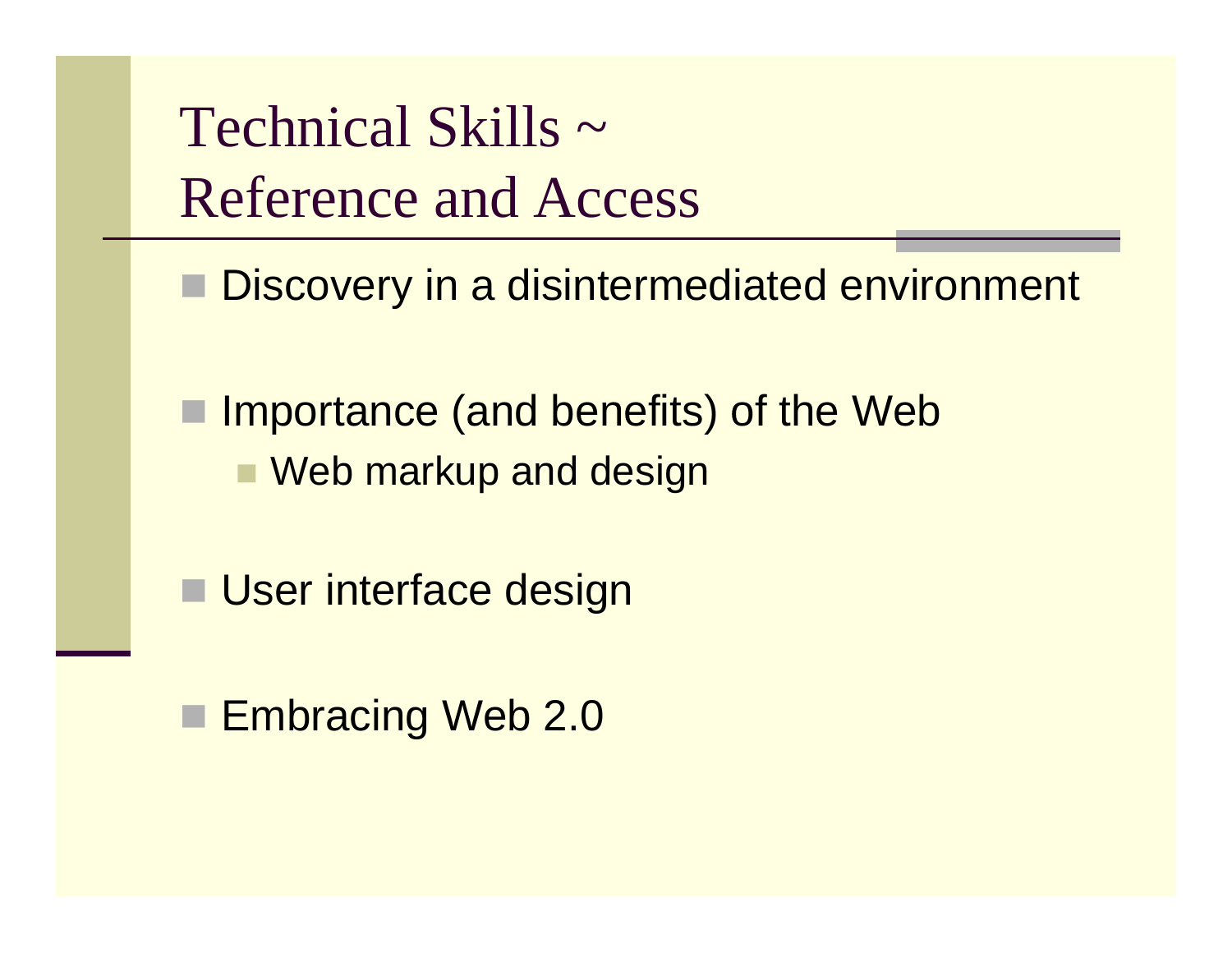#### Soft Skills

■ Technological solutions are the easy part.

 $\Box$ People are the problem.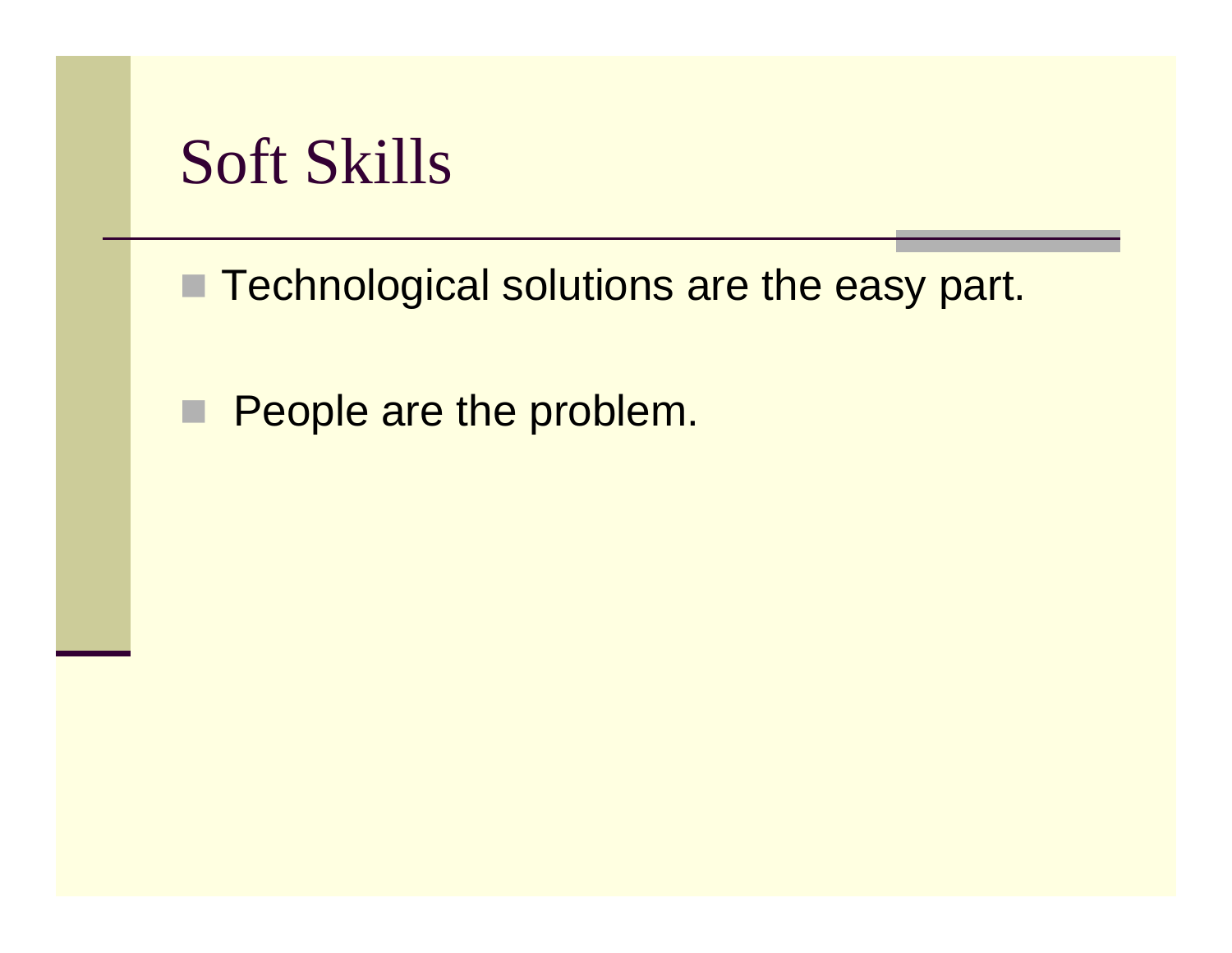# Soft Skills ~ Thinking

- Abstract thinking
- Conceptual thinking
- Analytical thinking
- Strategic thinking
- Judgment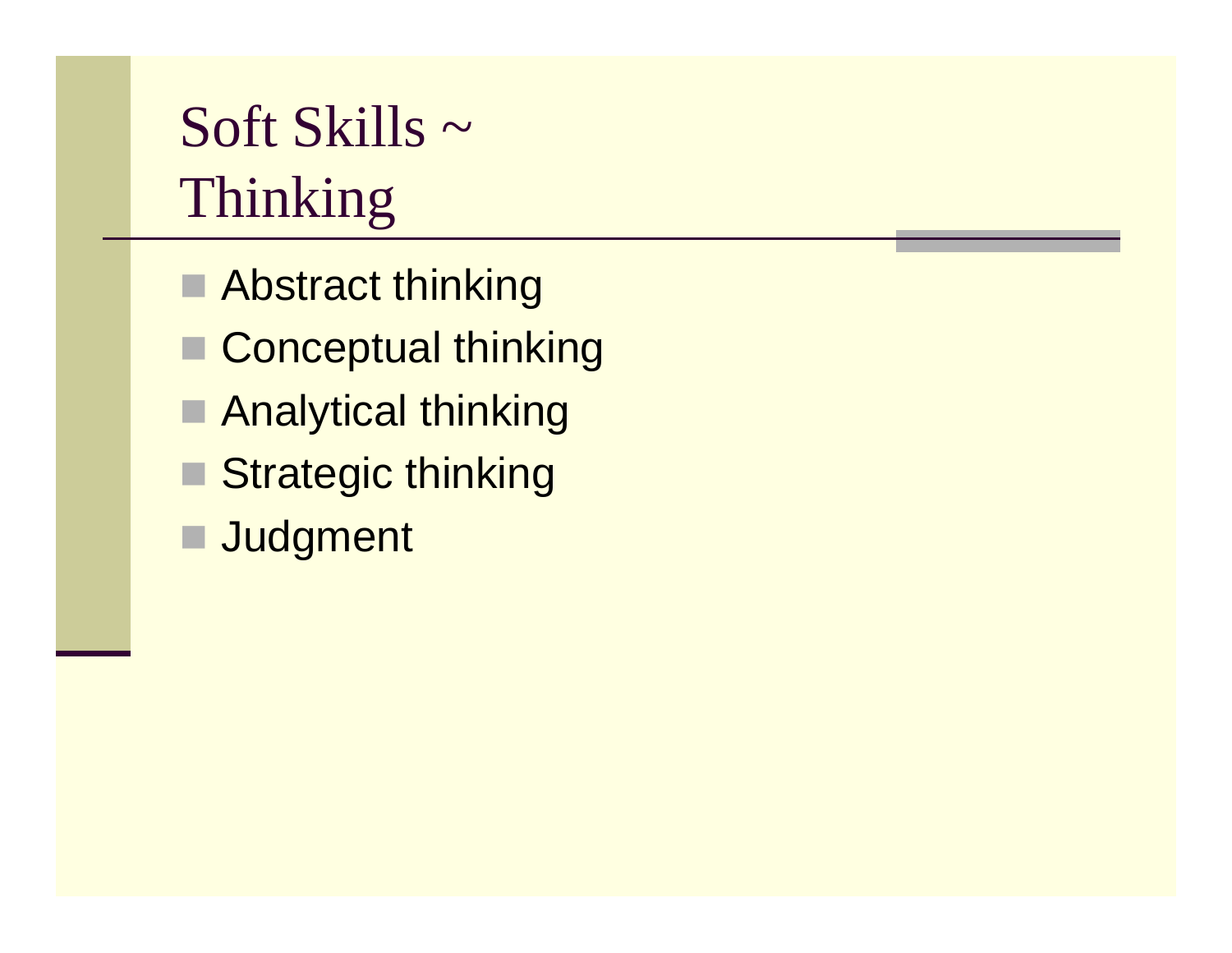#### Soft Skills ~ Attitudes

- Comfort with ambiguity and the unknown
- **Adaptability**
- **Flexibility**
- **Decisiveness**
- Know what you don't know
- Commitment to continuing education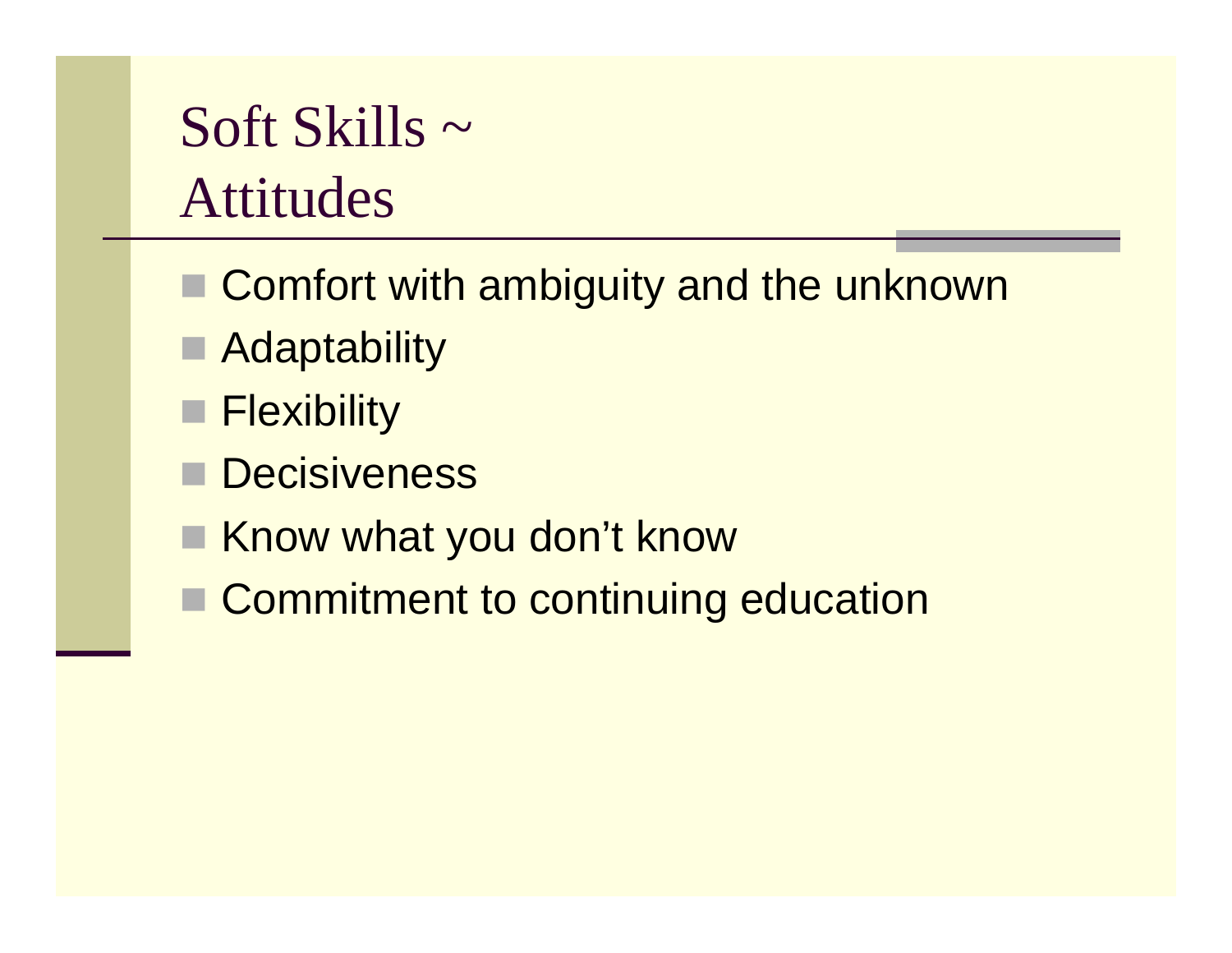#### Soft Skills ~ **Creativity**

- **Innovation**
- Curiosity
- **Intuition**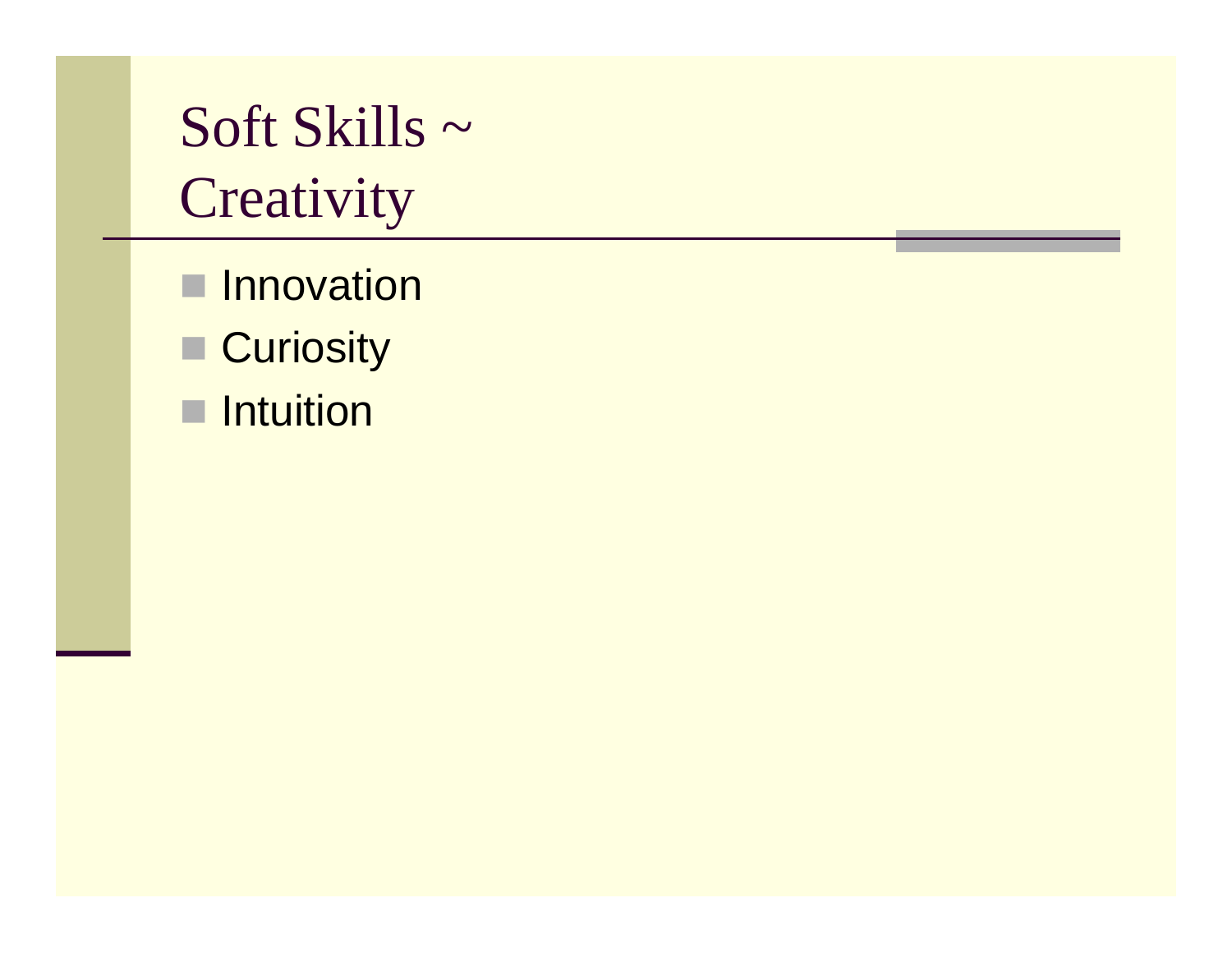Soft Skills ~Communication

- Advocacy and outreach
- Collaboration and team building
- Communicating across boundaries (translation)
- Relationships
- Social networks
- Sharing turf
- Managing change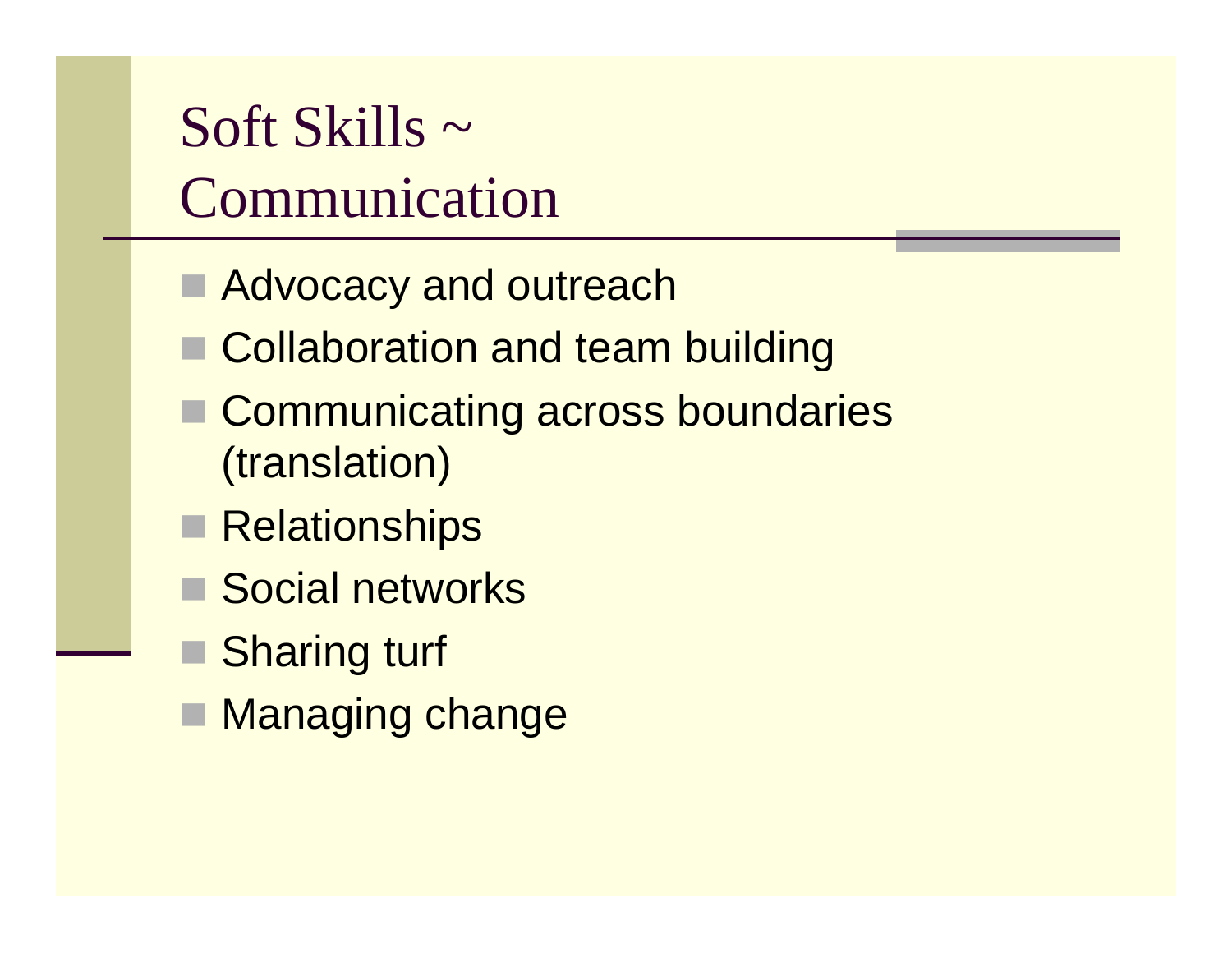#### Some conclusions

- Digital curation and craftsmanship demand more than technical skills
	- "Soft skills" are more important than ever
- The "next generation" of information professionals may have grown up with computers, but their skills as consumers of applications, creating documents, are not the same skills needed to curate a collection
- A next step
	- Colloquium what more thematic than specific
	- Analysis of work diaries that record the specific tools